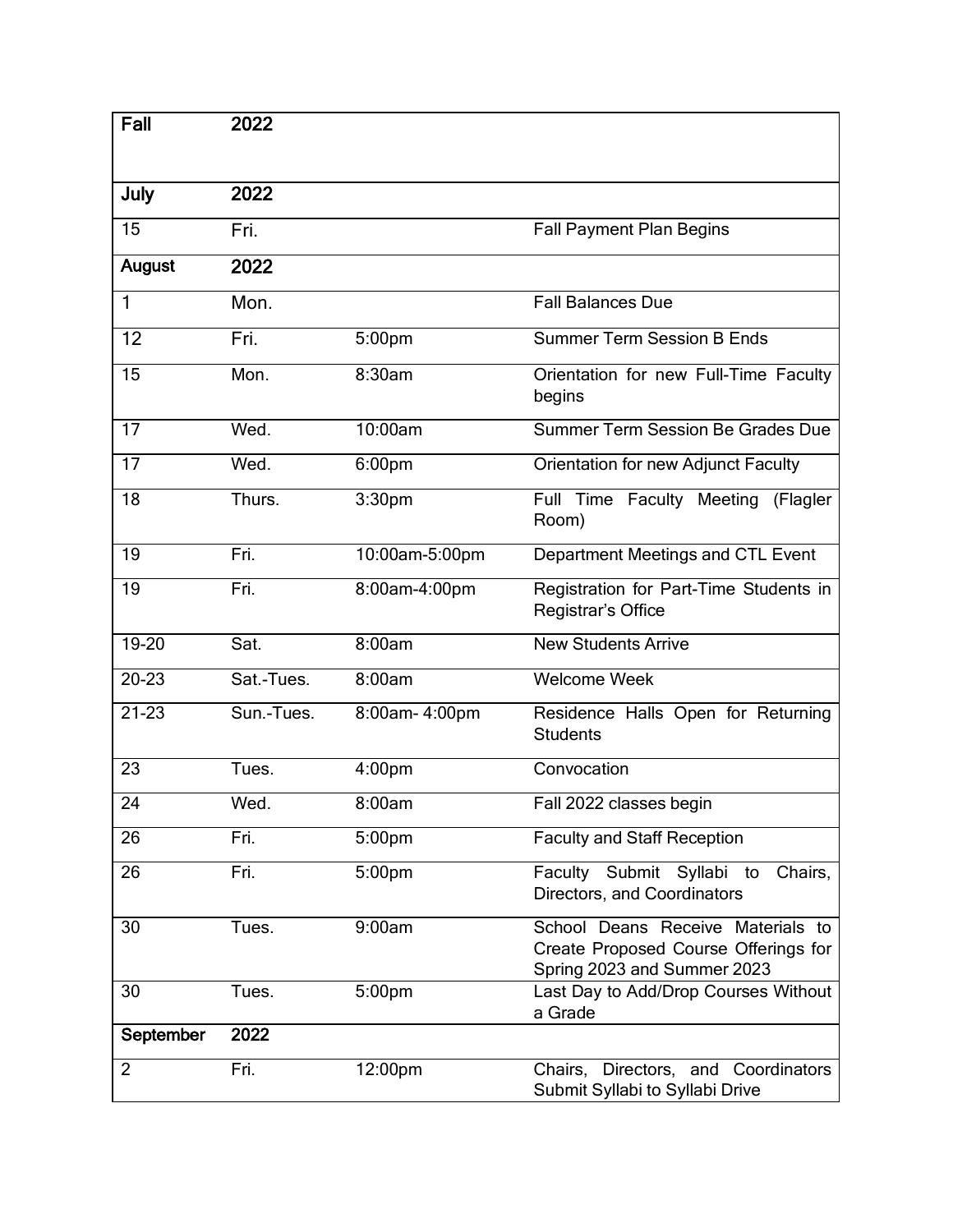| 5                    | Mon.        |                    | Labor Day (School Closed)                                                                                                                                                  |
|----------------------|-------------|--------------------|----------------------------------------------------------------------------------------------------------------------------------------------------------------------------|
| 6                    | Tues.       | 3:30 <sub>pm</sub> | <b>School Leadership Team Meeting</b>                                                                                                                                      |
| $\overline{7}$       | Wed.        | 3:30pm             | <b>Faculty Senate Meeting</b>                                                                                                                                              |
| 15                   | Thurs.      |                    | Last Day to Waive Health Insurance                                                                                                                                         |
| 21                   | Wed.        | 4:00 <sub>pm</sub> | <b>Faculty Meeting (Flagler Room)</b>                                                                                                                                      |
| 23                   | Fri.        | 4:30pm             | Proposed Course Offerings for Spring<br>Semester 2023 and Summer Terms<br>2023 Due to the Registrar's Office                                                               |
| 29                   | Thurs.      |                    | <b>Founders Day</b>                                                                                                                                                        |
| Sept. 30 -<br>Oct. 2 | Fri.-Sun    |                    | Family & Friends Weekend                                                                                                                                                   |
| October              | 2022        |                    |                                                                                                                                                                            |
| $3 - 21$             | Mon.-Fri.   |                    | Available Dates for Academic Advising<br>for Spring Semester 2023                                                                                                          |
| $10 - 11$            | Mon.-Tues.  |                    | Fall Break (Classes canceled)                                                                                                                                              |
| 12                   | Wed.        | 3:30 <sub>pm</sub> | <b>Faculty Senate</b>                                                                                                                                                      |
| 15                   | Sat.        |                    | <b>Campus Visit Day for Prospective</b><br><b>Students</b>                                                                                                                 |
| 22                   | Fri.        | 5:00pm             | Deadline for Incomplete Grades for<br>Spring Semester 2022 and Summer<br><b>Term 2022</b>                                                                                  |
| 25- Nov 1            | Tues.-Tues. |                    | On-line Registration Week for Spring<br>Semester 2023 begins                                                                                                               |
| 25                   | Tues.       |                    | On-line Registration for Spring<br>Semester 2023:<br>Students with 90 or more<br>anticipated completed credits at<br>the end of Fall Semester will<br>Pre-register On-line |
| 26                   | Wed.        |                    | On-line Registration for Spring<br>Semester 2023:<br>Students with 60 - 89<br>$\bullet$<br>anticipated completed credits at<br>the end of Fall Semester will               |
|                      |             |                    | Pre-register On-line                                                                                                                                                       |
| 26                   | Wed.        | 4:00 <sub>pm</sub> | <b>Faculty Meeting (Flagler Room)</b>                                                                                                                                      |
| 31                   | Mon.        |                    | On-line Registration for Spring<br>Semester 2023:                                                                                                                          |
|                      |             |                    | Students with 30 - 59<br>$\bullet$<br>anticipated completed credits at                                                                                                     |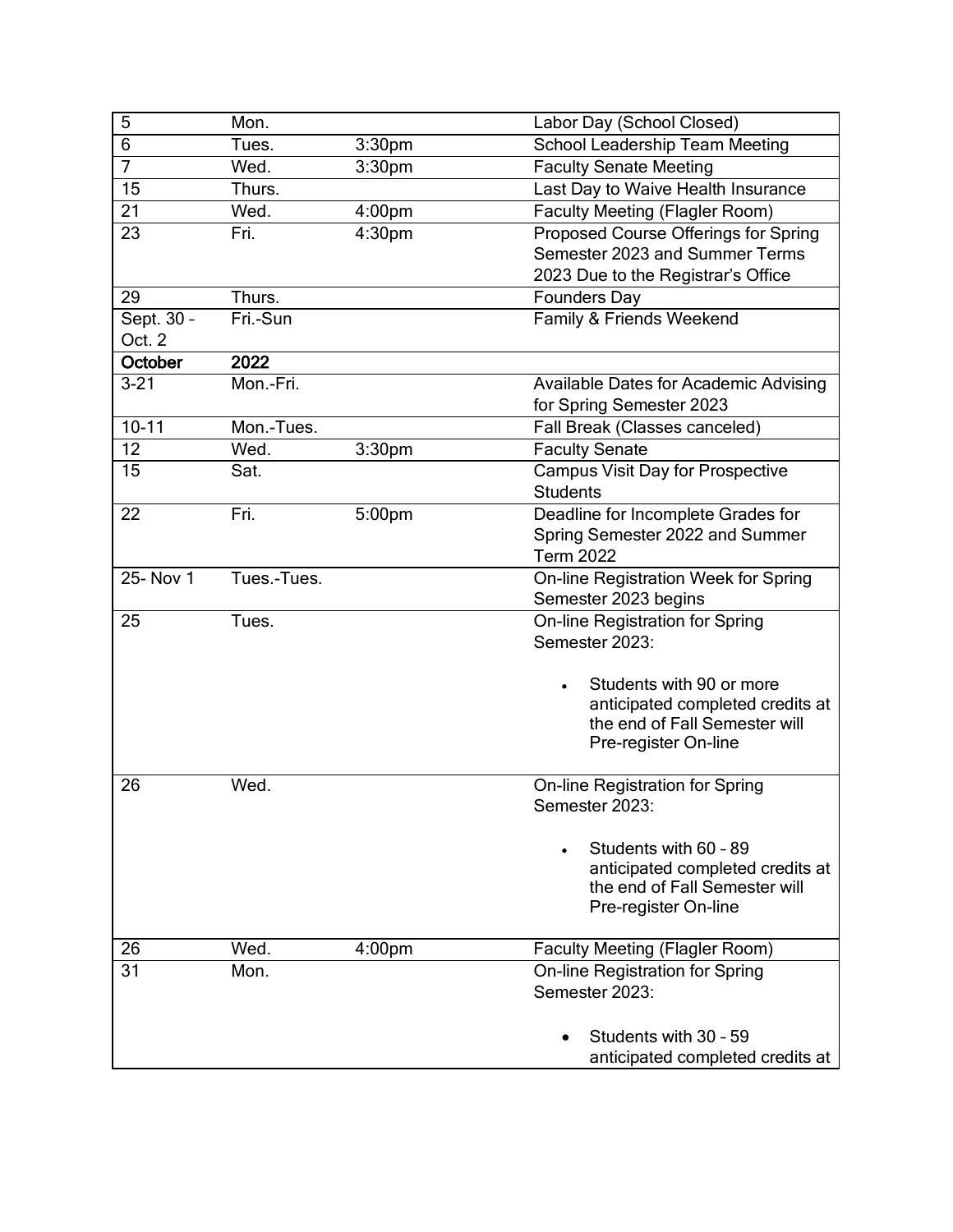|                 |              |                    | the end of Fall Semester will              |
|-----------------|--------------|--------------------|--------------------------------------------|
|                 |              |                    | Pre-register On-line                       |
|                 |              |                    |                                            |
| November        | 2022         |                    |                                            |
| 1               | Tues.        |                    | <b>On-line Registration for Spring</b>     |
|                 |              |                    | Semester 2023:                             |
|                 |              |                    |                                            |
|                 |              |                    | Students with 0 - 29 anticipated           |
|                 |              |                    | completed credits at the end of Fall       |
|                 |              |                    | Semester will Pre-register On-line         |
| 3               | Thurs.       | 5:00 <sub>pm</sub> | Last Day to Drop a Course with a W         |
| 9               | Wed.         | 3:30pm             | <b>Faculty Senate Meeting</b>              |
| 15              | Tue.         |                    | <b>Fall Payment Plan Ends</b>              |
| 16              | Wed.         |                    | Spring Bills Available for Viewing         |
|                 |              |                    | online                                     |
| 17              | Thurs.       | 4:00 <sub>pm</sub> | <b>Faculty Meeting (Flagler Room)</b>      |
| 23-25           | Wed.-Fri.    |                    | Thanksgiving Holiday (College Closed)      |
| <b>December</b> | 2022         |                    |                                            |
| $\overline{2}$  | Fri.         |                    | Reading Day (no classes held)              |
| $\overline{2}$  | Fri.         | 11:00am            | <b>Baccalaureate</b>                       |
| $5-8$           | Mon.- Thurs. | All Day            | <b>Final Examinations</b>                  |
| 7               | Wed.         | 3:30 <sub>pm</sub> | <b>Faculty Senate Meeting</b>              |
| 8               | Thurs.       | 5:00pm             | <b>Fall Semester Ends</b>                  |
| 9               | Fri.         | 10:00am            | <b>Final Grades for Graduating Seniors</b> |
|                 |              |                    | Due in Registrar's Office                  |
| 9               | Fri.         | 11:00am            | <b>Residence Halls Close</b>               |
| 9               | Fri.         |                    | FlagSHIP JanTerm Course Kickoff            |
| 14              | Wed.         | 10:00am            | <b>Fall Semester Grades Due</b>            |
| 15              | Thurs.       |                    | Spring Balance Due & Spring Payment        |
|                 |              |                    | Plans Begin                                |
| 19-30           | Mon.-Fri.    | 8:00am-5:00pm      | <b>College Closed for Holidays</b>         |
| Spring          | 2023         |                    |                                            |
|                 |              |                    |                                            |
| January         |              |                    |                                            |
| $\overline{2}$  | Mon.         | 8:00am             | <b>College Opens</b>                       |
| 3               | Tues.        |                    | Residence Halls open for JanTerm           |
|                 |              |                    | <b>Students</b>                            |
| $4 - 13$        |              |                    | JanTerm Courses in Session                 |
| 12              | Th.          | 6:00 <sub>pm</sub> | <b>Orientation for new Adjunct Faculty</b> |
| 13              | Fri.         |                    | <b>New Students Arrive</b>                 |
| 13              | Fri.         | 8:00am - 4:00pm    | Registration for Part-Time Students in     |
|                 |              |                    | Registrar's Office                         |
| 13              | Fri.         | 3:30 <sub>pm</sub> | <b>Faculty Meeting (Flagler Room)</b>      |
| $13 - 15$       | Fri.-Sun.    |                    | <b>New Student Orientation</b>             |
| $14 - 15$       | Sat.-Sun.    | 8:00am - 4:00pm    | Residence Halls Open for Returning         |
|                 |              |                    | <b>Students</b>                            |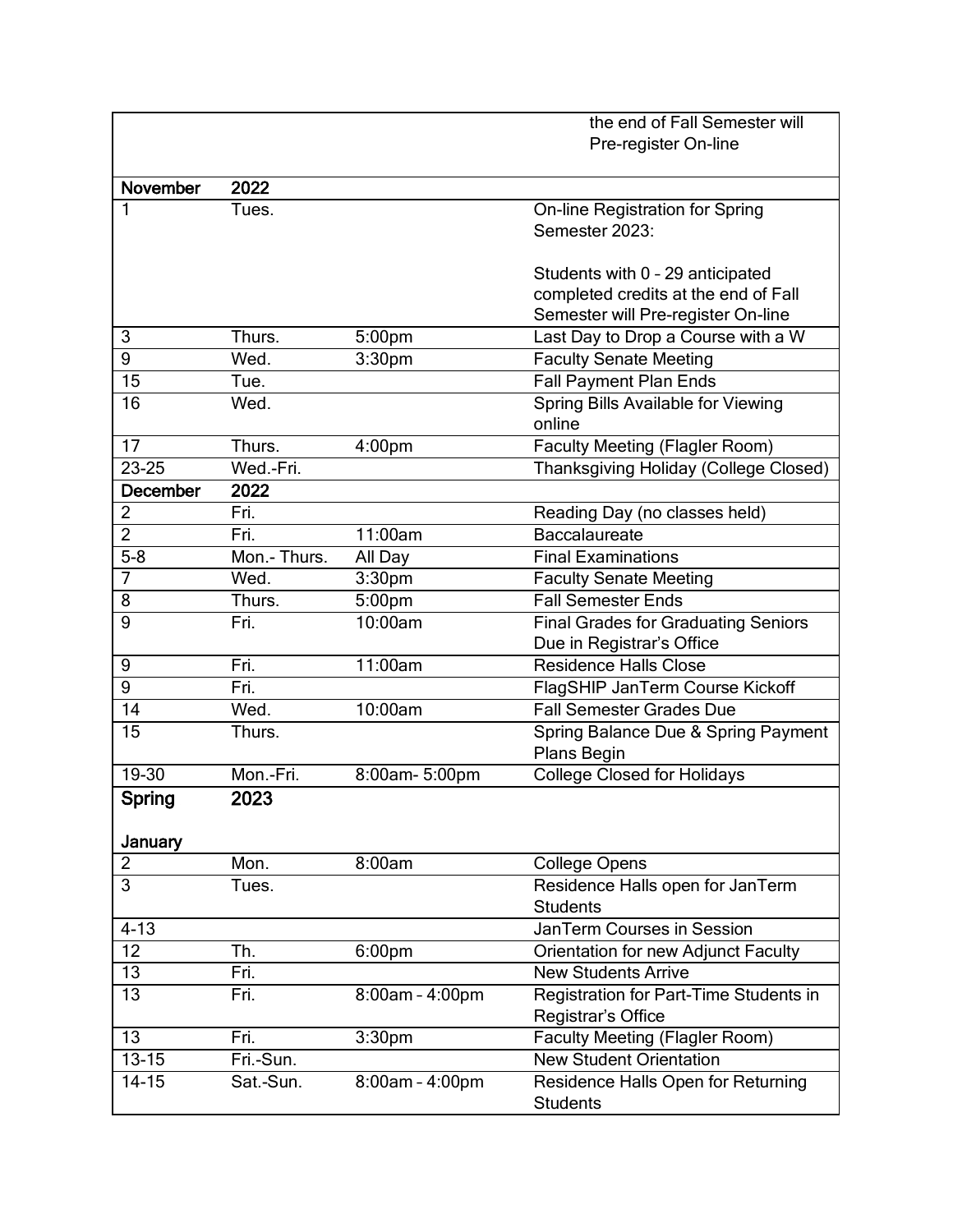| 16             | Mon.        |                    | Martin Luther King Day - (College<br>Closed)                            |
|----------------|-------------|--------------------|-------------------------------------------------------------------------|
| 18             | Wed.        | 8:00am             | <b>Spring Semester Classes Begin</b>                                    |
| 18             | Wed.        | 3:30 <sub>pm</sub> | <b>Faculty Senate Meeting</b>                                           |
| 20             | Fri.        | 5:00pm             | Faculty Submit Syllabi to Chairs,                                       |
|                |             |                    | Directors, and Coordinators                                             |
| 23             | Mon.        |                    | <b>School Deans Receive Materials to</b>                                |
|                |             |                    | <b>Create Proposed Course Offerings for</b>                             |
|                |             |                    | Fall Semester 2023                                                      |
| 23             | Mon.        | 5:00pm             | Last Day to Add and/or Drop Courses                                     |
|                |             |                    | without Grade                                                           |
| 27             | Fri.        | 12:00pm            | Chairs, Directors, and Coordinators                                     |
|                |             |                    | Submit Syllabi to Syllabi Drive                                         |
| February       | 2023        |                    |                                                                         |
| $\overline{2}$ | Thurs.      | 5:00pm             | Deadline for Incomplete Grades for<br>Fall Semester 2022                |
| 8              | Wed.        | 3:30 <sub>pm</sub> | <b>Faculty Senate Meeting</b>                                           |
| $\overline{9}$ | Thurs.      |                    | Last Day to Waive Health Insurance                                      |
| 10             | Fri.        | 4:30pm             | <b>School Deans Submit Proposed</b>                                     |
|                |             |                    | Course Offerings for Fall 2023                                          |
| 15             | Wed.        | 4:00pm             | <b>Faculty Meeting (Flagler Room)</b>                                   |
| 20             | Mon.        |                    | <b>Admitted Student Day</b>                                             |
| <b>March</b>   | 2023        |                    |                                                                         |
| 4              | Sat.        |                    | Scholarship Day (by invitation only)                                    |
| 8              | Wed.        | 3:30 <sub>pm</sub> | <b>Faculty Senate</b>                                                   |
| 10             | Fri.        | 5:00pm             | Deadline for Incomplete Grades from                                     |
|                |             |                    | <b>Fall 2022</b>                                                        |
| $13 - 17$      | Mon.-Fri.   |                    | Spring Break (Classes Cancelled)                                        |
| $16-17$        | Thurs-Fri   |                    | Spring Break (College Closed)                                           |
| 20             | Mon         |                    | Pre-registration for Summer Term<br>2023 Begins                         |
| 21-7 April     | Tues.-Fri.  |                    | <b>Available Dates for Academic Advising</b>                            |
|                |             |                    | for Fall Semester 2023                                                  |
| 22             | Wed.        | 4:00 <sub>pm</sub> | <b>Faculty Meeting (Flagler Room)</b>                                   |
| 30             | Thurs.      | 5:00pm             | Last Day to Drop a Course with a W                                      |
| 31             | Fri         |                    | Deadline for Study Abroad proposals<br>for next Academic Year ('23-'24) |
| April          | 2023        |                    |                                                                         |
| $3-7$          | Mon-Fri.    |                    | Online administration of IDEA surveys                                   |
| $11 - 18$      | Tues.-Tues. |                    | On-line Pre-registration for Fall                                       |
|                |             |                    | Semester 2023                                                           |
|                |             |                    | On-line Registration for Fall Semester                                  |
|                |             |                    | 2023                                                                    |
| 11             | Tues.       |                    |                                                                         |
|                |             |                    | Students with 90 or more<br>anticipated completed credits at            |
|                |             |                    |                                                                         |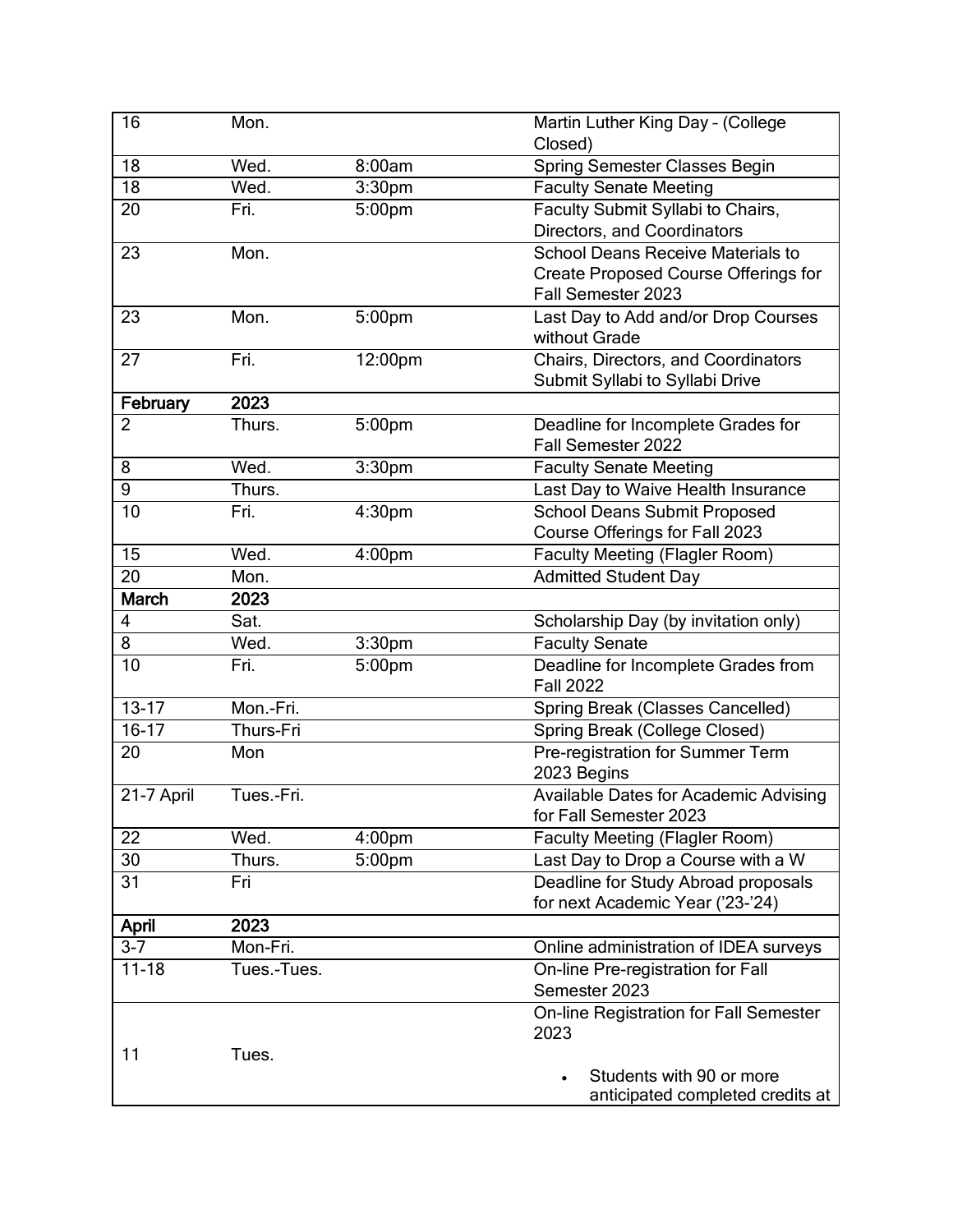|                             |              |                    | the end of Spring Semester will<br>Pre-register On-line                                                              |
|-----------------------------|--------------|--------------------|----------------------------------------------------------------------------------------------------------------------|
| 12                          | Wed.         |                    | On-line Registration for Fall Semester<br>2023:                                                                      |
|                             |              |                    | Students with 60 - 89<br>anticipated completed credits at<br>the end of Spring Semester will<br>Pre-register On-line |
| 12                          | Wed.         | 3:30 <sub>pm</sub> | <b>Faculty Senate</b>                                                                                                |
| 15                          | Sat.         |                    | <b>Spring Payment Plan Ends</b>                                                                                      |
| 17                          | Mon.         |                    | On-line Registration for Fall Semester<br>2023:                                                                      |
|                             |              |                    | Students with 30 - 59<br>anticipated completed credits at<br>the end of Spring Semester will<br>Pre-register On-line |
| 18                          | Tues.        |                    | On-line Registration for Fall Semester<br>2023:                                                                      |
|                             |              |                    | Students with 0 - 29 anticipated<br>completed credits at the end of<br>Spring Semester will Pre-<br>register On-line |
| 19                          | Wed.         |                    | <b>Faculty Meeting (Flagler Room)</b>                                                                                |
| 20                          | Thurs.       |                    | <b>FlagSHIP Registration</b>                                                                                         |
| 21                          | Fri.         |                    | <b>Admitted Students Day</b>                                                                                         |
| 28                          | Fri.         |                    | Honors Day - no classes held                                                                                         |
| May                         | 2023         |                    |                                                                                                                      |
| $1 - 4$                     | Mon.- Thurs. | All Day            | <b>Final Examinations</b>                                                                                            |
| 4                           | Thurs.       |                    | <b>Spring Semester Ends</b>                                                                                          |
| 5                           | Fri.         | 11:00am            | <b>Residence Halls Close</b>                                                                                         |
| $\overline{5}$              | Fri.         | 10:00am            | <b>Final Grades for Graduating Seniors</b><br>Due in Registrar's Office                                              |
| 6                           | Sat.         | <b>Time TBD</b>    | <b>Spring Commencement Ceremony</b><br>(Amphitheatre)                                                                |
| 9                           | <b>Tues</b>  |                    | <b>Maymester Begins</b>                                                                                              |
| 10                          | Wed.         | 10:00am            | <b>Spring Semester Grades Due</b>                                                                                    |
| <b>Summer</b><br><b>May</b> | 2023         |                    |                                                                                                                      |
| 12                          | Fri.         | 11:00am            | <b>Summer Residence Hall Opens</b>                                                                                   |